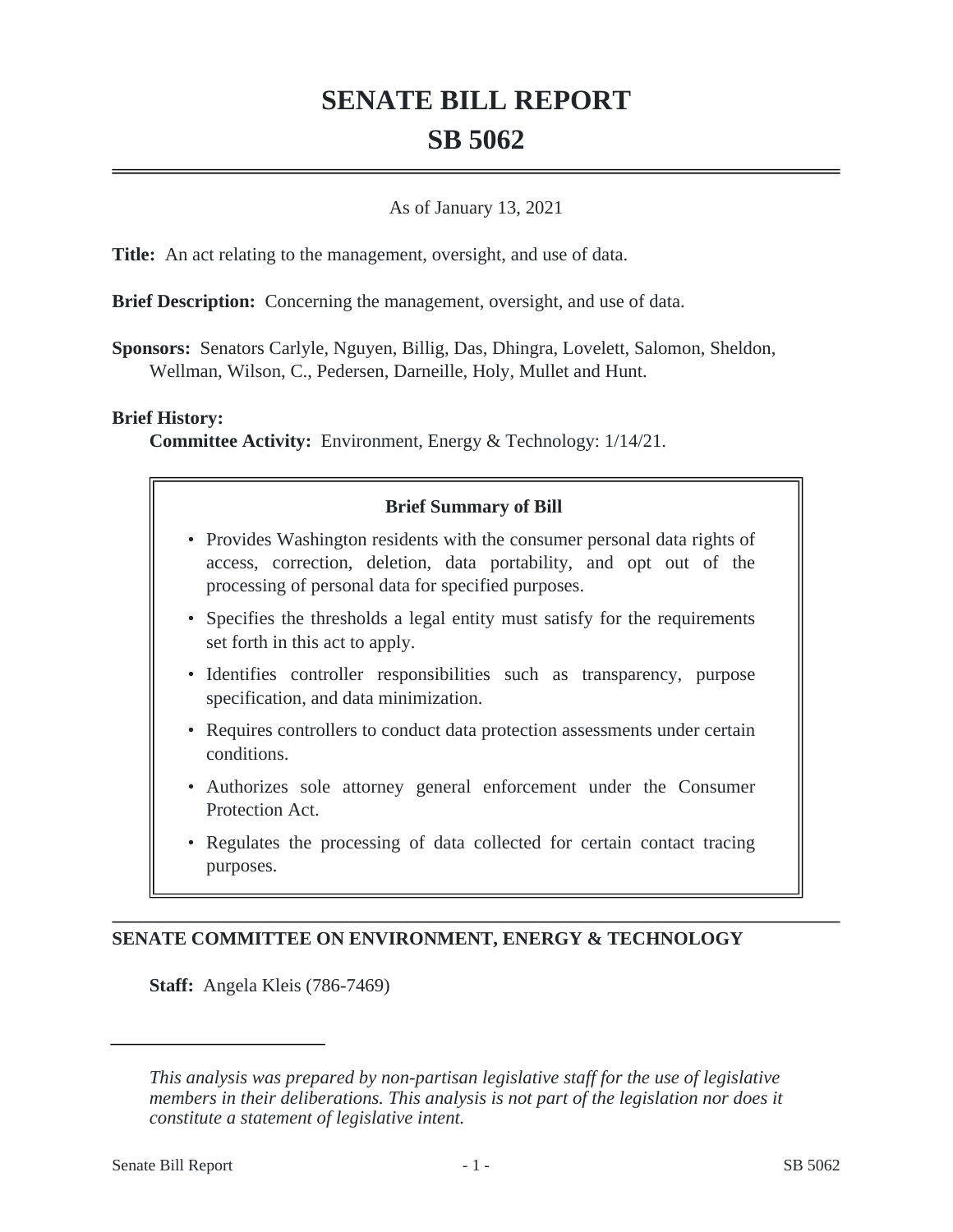**Background:** Federal. The Federal Trade Commission (FTC) has been the chief federal agency on privacy policy and enforcement since the 1970s when it began enforcing the Fair Credit Reporting Act, one of the first federal privacy laws. The FTC has broad authority to prohibit unfair and deceptive practices. In general, the FTC enforces sector-specific privacy regulations.

California. In 2018, California enacted the California Consumer Privacy Act (CCPA), which took effect in 2020. The CCPA regulates the collection, use, and sharing of personal information and provides California residents with certain rights such as access and opt out of the sale of personal information to third parties. In November 2020, California residents approved a ballot initiative titled the California Privacy Rights Act (CPRA), which amends many provisions of the CCPA. For example, CPRA expands the opt out right to include the sharing of personal information and establishes a new agency to be the regulatory and enforcement entity for privacy protections. CPRA takes effect in January 2023.

Washington State. *Privacy Regulations in General.* Personal information and privacy interests are protected under various provisions of state law, such as biometric identifiers and personal information–notice of security breaches. The Washington State Constitution provides that no person is disturbed in their private affairs without authority of law.

*State Privacy Office.* The Office of the Chief Information Officer (OCIO) has primary duties related to information technology for state government, which include establishing statewide enterprise architecture and standards for consistent and efficient operation. Within the OCIO, the Office of Privacy and Data Protection (OPDP) serves as a central point of contact for state agencies on policy matters involving data privacy and data protection. The OPDP also serves as a resource to local governments and the public on data privacy and protection concerns.

*Washington Consumer Protections.* The Consumer Protection Act (CPA) prohibits unfair methods of competition or unfair or deceptive practices in the conduct of any trade or commerce. The attorney general (AG) is authorized to investigate and prosecute claims under the CPA on behalf of the state or individuals in the state. A person injured by a violation of the CPA may bring a civil action for injunctive relief, recovery of actual damages, and reasonable attorneys' fees. The courts may increase awarded damages up to three times the actual damages sustained.

*Contact Tracing.* Local health departments, with the support of the Department of Health (DOH) and its partners, perform case investigations and contact tracing to help slow and prevent the spread of infectious diseases like COVID-19. These practices have been used for decades and entail an interviewer reaching out to persons who have tested positive for infectious disease, asking them pre-approved questions, entering information into secure systems, and connecting people with appropriate resources. Information collected during these interviews is only used by public health agencies.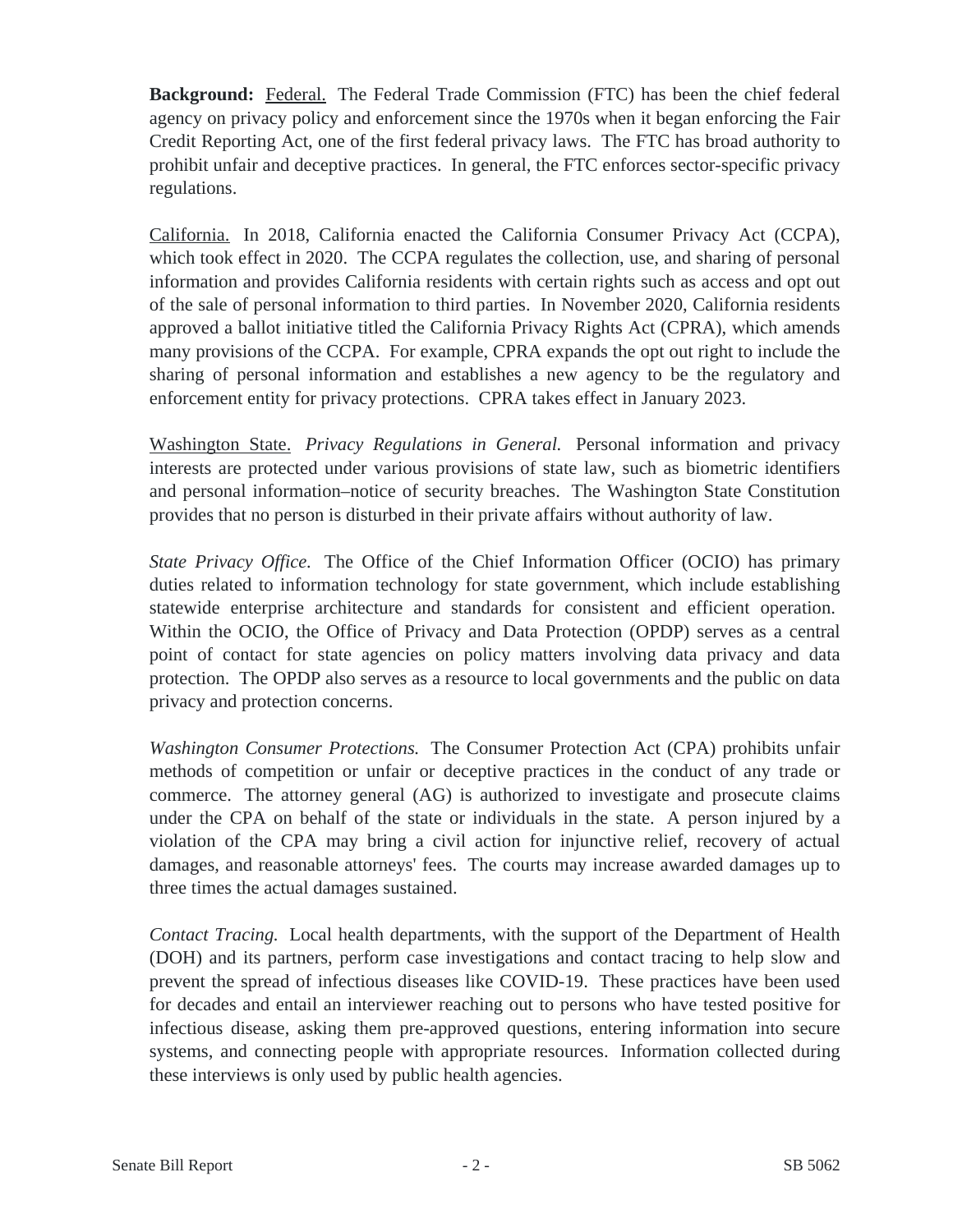In December 2020, DOH launched exposure notifications technology known as WA Notify. This is a new tool that works through smartphones, without sharing any personal information, to notify users if they may have been exposed to COVID-19. It is private and does not know or track the identity of an individual or where they go. Notifications have a link to information about what to do next to protect themselves and others. Notifications do not contain any information about who tested positive or where the exposure may have happened.

**Summary of Bill:** Consumer Personal Data–Private Sector. *Rights.* A consumer has the following rights regarding their personal data:

- access:
- correction;
- deletion:
- obtaining personal data they provided to the controller in a portable format; and
- opt out of the processing of their personal data for purposes of (1) targeted advertising, (2) the sale of personal data, or (3) profiling in furtherance of decisions that produce legal effects concerning a consumer or similarly significant effects concerning a consumer.

Consumers may exercise these rights at any time. In the case of processing of personal data concerning a known child or a consumer subject to protective arrangements, the parent or legal guardian of the known child or the conservator of the consumer shall exercise these rights on their behalf.

*Jurisdictional Scope.* This act applies to legal entities conducting business in Washington or producing products or services targeted to Washington residents, and:

- controlling or processing personal data of 100,000 or more consumers during a calendar year; or
- deriving 25 percent of gross revenue from the sale of personal data and processing or controlling personal data of 25,000 or more consumers.

This act does not apply to state agencies, legislative agencies, local governments, tribes, municipal corporations, personal data regulated by certain federal and state laws, or data maintained for employment records purposes.

*Responding to Consumer Requests.* A controller must comply with a request to opt out of processing no later than 15 days of receipt of the request.

A controller must inform a consumer of any action, including an extension, taken on a request to access, delete, correct, or obtain data in a portable format within 45 days of receipt of the request. This timeframe may be extended once for an additional 45 days. If a controller does not take action on a request, the controller must inform the consumer within 45 days of receipt of the request with the reasons for not taking action and instructions on how to appeal the decision with the controller. Controllers must establish an internal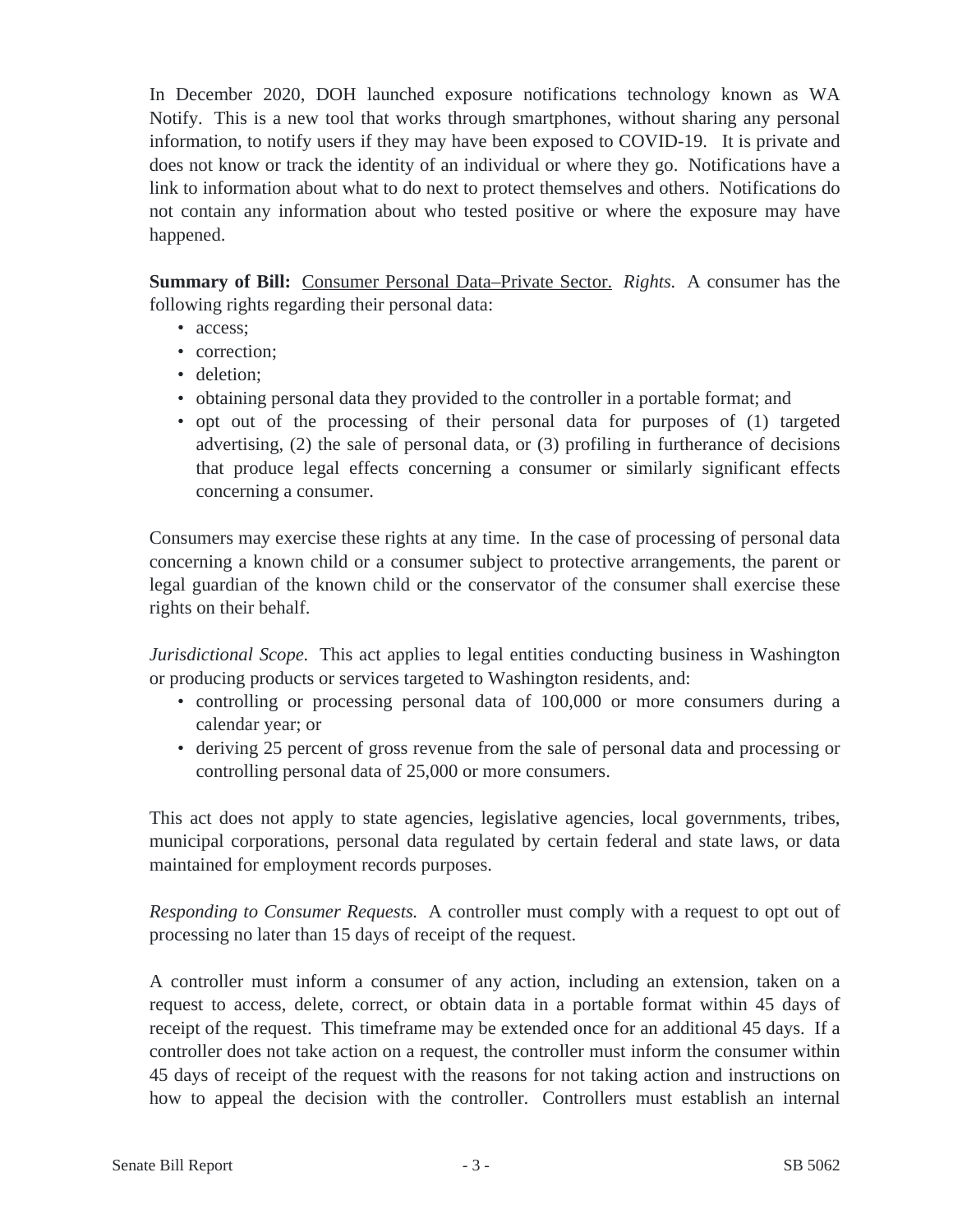process for consumers to appeal a refusal to take action.

The controller must provide information free of charge, up to twice annually, to the consumer. When requests from a consumer are manifestly unfounded or excessive, the controllers may either charge a reasonable administrative fee or refuse to act on the request. A controller is not required to comply with a request to exercise a consumer personal data right if the controller is unable to authenticate the request using commercially reasonable efforts. In such cases, the controller may request additional information.

*Responsibility According to Role.* Controllers and processors are responsible for meeting set obligations. Processors must adhere to instructions of the controller and assist controllers in meeting set obligations. Notwithstanding the instructions of the controller, a processor must ensure the confidentiality of the processing of personal data and engage with a subcontractor only after certain requirements are met.

Processing by a processor is governed by a contract between the controller and the processor that is binding on both parties. Contractual requirements are specified.

*Responsibilities of Controllers.* Controller responsibilities are specified including transparency, data minimization, purpose specification, avoiding secondary use, nondiscrimination, and antiretaliation. Controllers must obtain consumer consent to process sensitive data.

*Processing Deidentified Data or Pseudonymous Data.* Controllers or processors are not required to take certain actions in order to comply with this act, such as reidentifying deidentified data or maintaining data in an identified form. The consumer rights identified in this act do not apply to pseudonymous data in cases where the controller is able to demonstrate it is not in a position to identify the consumer. A controller or processor that uses deidentified data or pseudonymous data must monitor compliance with any contractual commitments.

*Data Protection Assessments.* Controllers must conduct and document a data protection assessment (assessment) of each of the following activities involving personal data:

- processing of personal data for purposes of targeted advertising, the sale of personal data, and profiling, where such profiling presents reasonably foreseeable risks to consumers such as unfair impact or financial, physical, or reputational injury;
- processing of sensitive data; and
- any processing activities involving personal data that present a heightened risk of harm to consumers.

The AG may request, in writing, that a controller disclose any assessment relevant to an investigation conducted by the AG. Assessments are confidential and exempt from public inspection.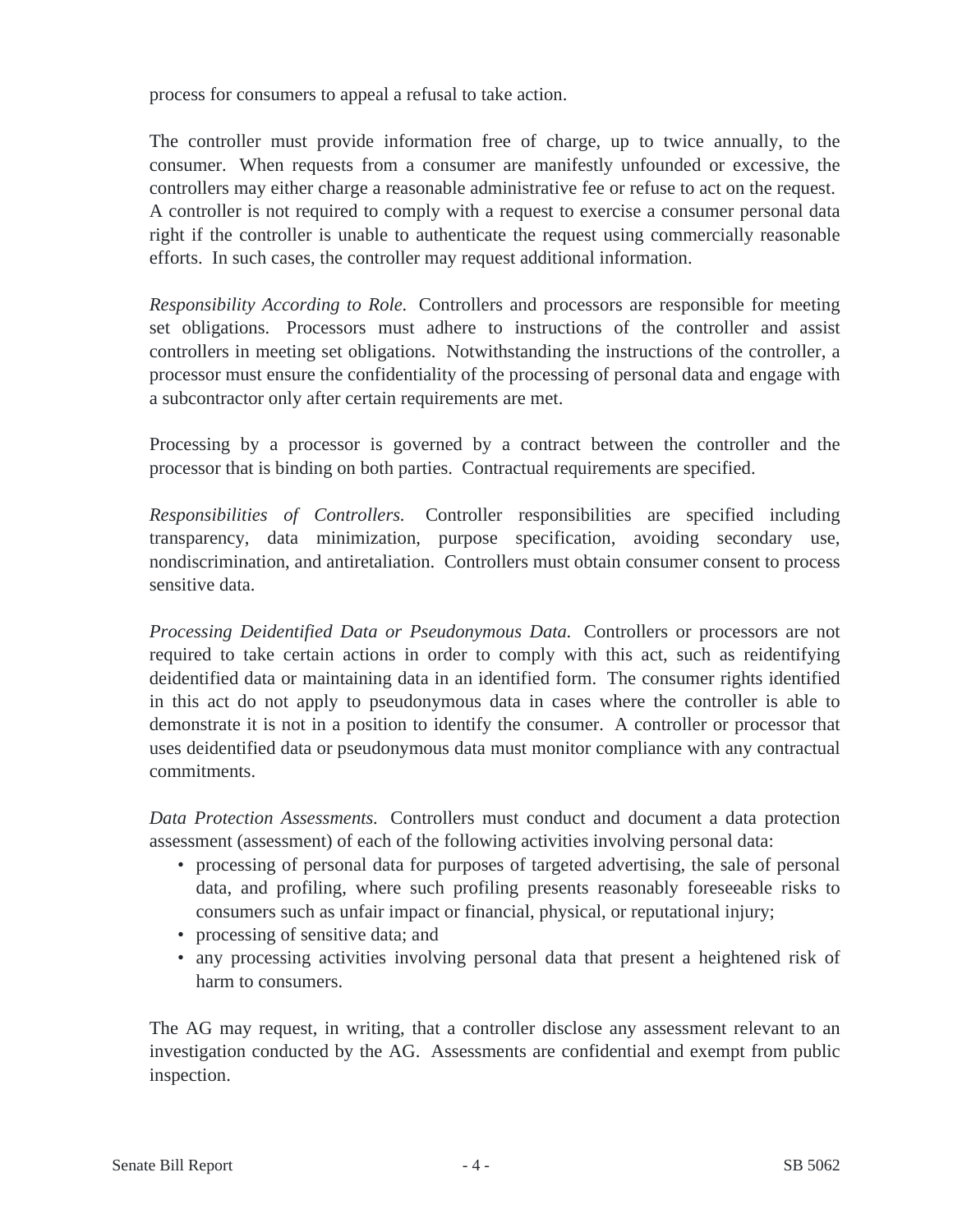Assessments conducted by a controller in compliance with other laws or regulations may qualify if they have a similar scope and effect.

*Limitations and Applicability.* Several exemptions to the obligations imposed on controllers or processors are specified such as complying with federal, state, or local laws; providing a service specifically requested by a consumer; or engaging in research that adheres to privacy laws and is monitored by an independent oversight entity.

If a controller processes personal data pursuant to a specified exemption, the controller bears the burden of demonstrating such processing qualifies for the exemption and complies with specified requirements. Personal data processed pursuant to an exemption may be processed solely to the extent that such processing is:

- necessary for the listed purpose;
- limited to what is necessary relative to the specified purpose; and
- subject to security measures to protect the confidentiality of the personal data and to reduce reasonably foreseeable risks of harm to consumers.

*Private Right of Action.* A violation of this chapter may not serve as the basis for a private right of action under this chapter or any other law. Rights possessed by consumers as of July 1, 2020, under the CPA or other laws are not altered.

*Enforcement.* This chapter may be enforced solely by the AG under the CPA. If a controller or processor violates this act, prior to filing a complaint, the AG must provide the controller or processor with a warning letter identifying the specific provisions of this chapter the AG alleges have been or are being violated. If, after 30 days of issuance of the warning letter, the AG believes the controller or processor has failed to cure any alleged violation, the AG may bring an action as provided under this chapter.

A controller or processor found in violation of this chapter is subject to a civil penalty up to \$7,500 for each violation. In actions brought under this chapter, the state is entitled to recover, in addition to prescribed penalties, the costs of investigation, including reasonable attorneys' fees.

*Consumer Privacy Account.* The Consumer Privacy Account is created. All receipts from the imposition of civil penalties, except for the recovery of costs and attorneys' fees accrued during enforcement, must be deposited into the Consumer Privacy Account. Expenditures from the account may only be used for the purposes of the OPDP.

*Preemption.* This act supersedes and preempts laws or the equivalent adopted by any local entity regarding the processing of personal data by controllers or processors. Laws, ordinances, or regulations regarding the processing of personal data by controllers or processors adopted by any local entity prior to July 1, 2020, are not superseded or preempted.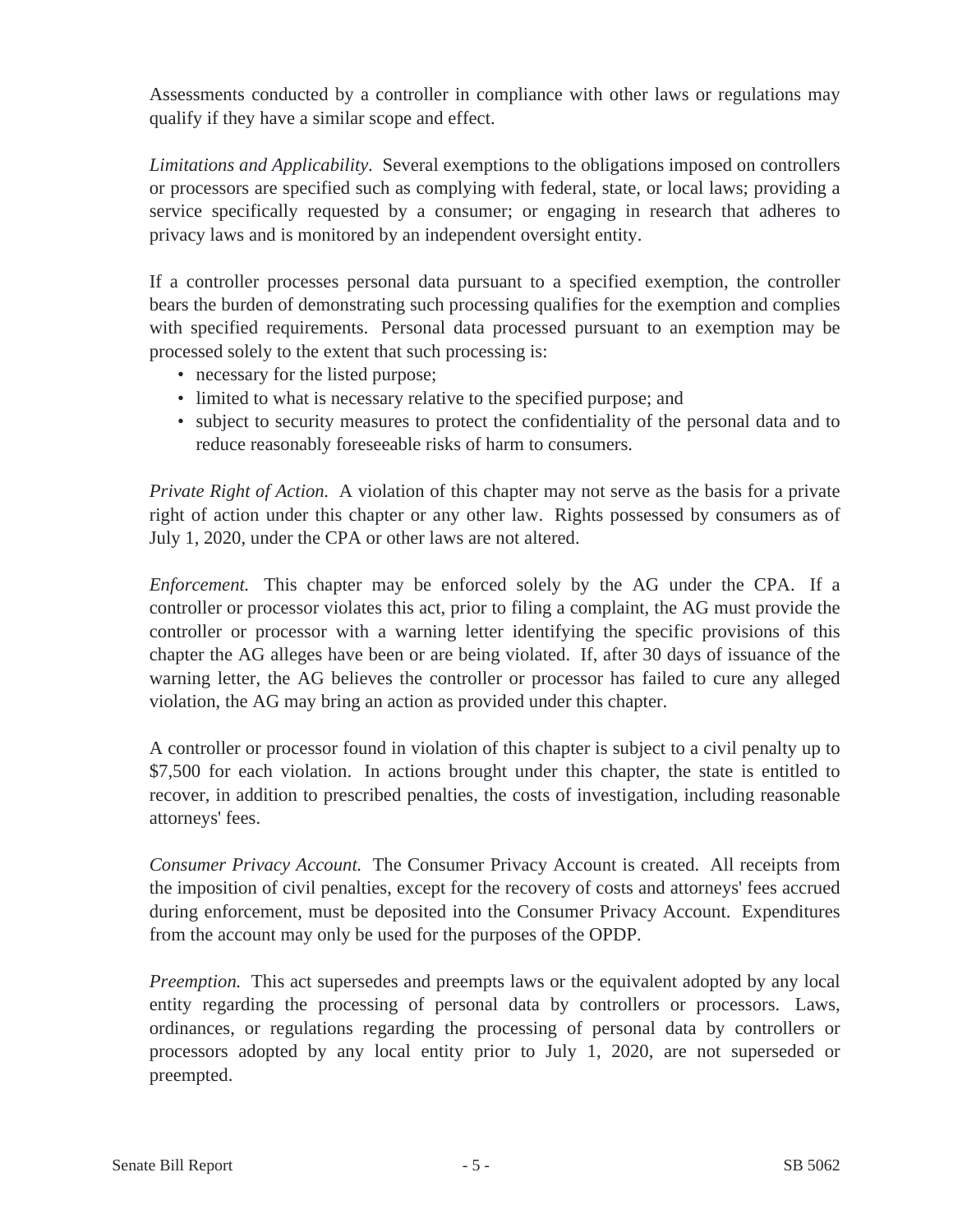*Severability Clause.* If any provision of this act or its application to any person or circumstance is held invalid, the remainder of the act or the application of the provision to the other persons or circumstances is not affected.

*Privacy Office Report.* The OPDP, in collaboration with the Office of the Attorney General, shall research and examine existing analysis on the development of technology, such as a browser or global device setting, indicating a consumer's affirmative, freely given, and unambiguous choice to opt out of certain processing. A contract study is not required. A report of findings and specific recommendations must be submitted to the Governor and the Legislature by December 1, 2022.

Data Processed for Contact Tracing Purposes–Private Sector. *Prohibitions.* It is unlawful for a controller or processor to:

- process covered data for a covered purpose unless they provide a consumer with the required privacy notice and obtain consumer consent;
- disclose covered data to federal, state, or local law enforcement;
- sell any covered data; or
- share covered data with another controller, processor, or third party unless such sharing is covered by a contract.

*Rights.* A consumer has the following rights regarding the processing of covered data for a covered purpose:

- opt out;
- access:
- correction: and
- deletion.

*Responsibilities of Controllers.* Controller responsibilities are specified including transparency, data minimization, purpose specification, and nondiscrimination. Controllers must delete or deidentify covered data when it is no longer being used for the covered purpose.

*Limitations and Applicability.* The obligations imposed on controllers or processors under this chapter do restrict their ability to comply with federal, state, or local laws; or engage in research that adheres to privacy laws and is monitored by an independent oversight entity. This chapter does not apply to certain data governed by federal or state law or employment records.

*Provisions Similar to Consumer Personal Data–Private Sector.* Several provisions related to consumer personal data also apply to the processing of covered data processed for a covered purpose including exercising consumer rights, responding to requests, responsibilities according to role, private right of action, enforcement, preemption, and severability clause. Data type terminology is different in order to reflect applicable definitions.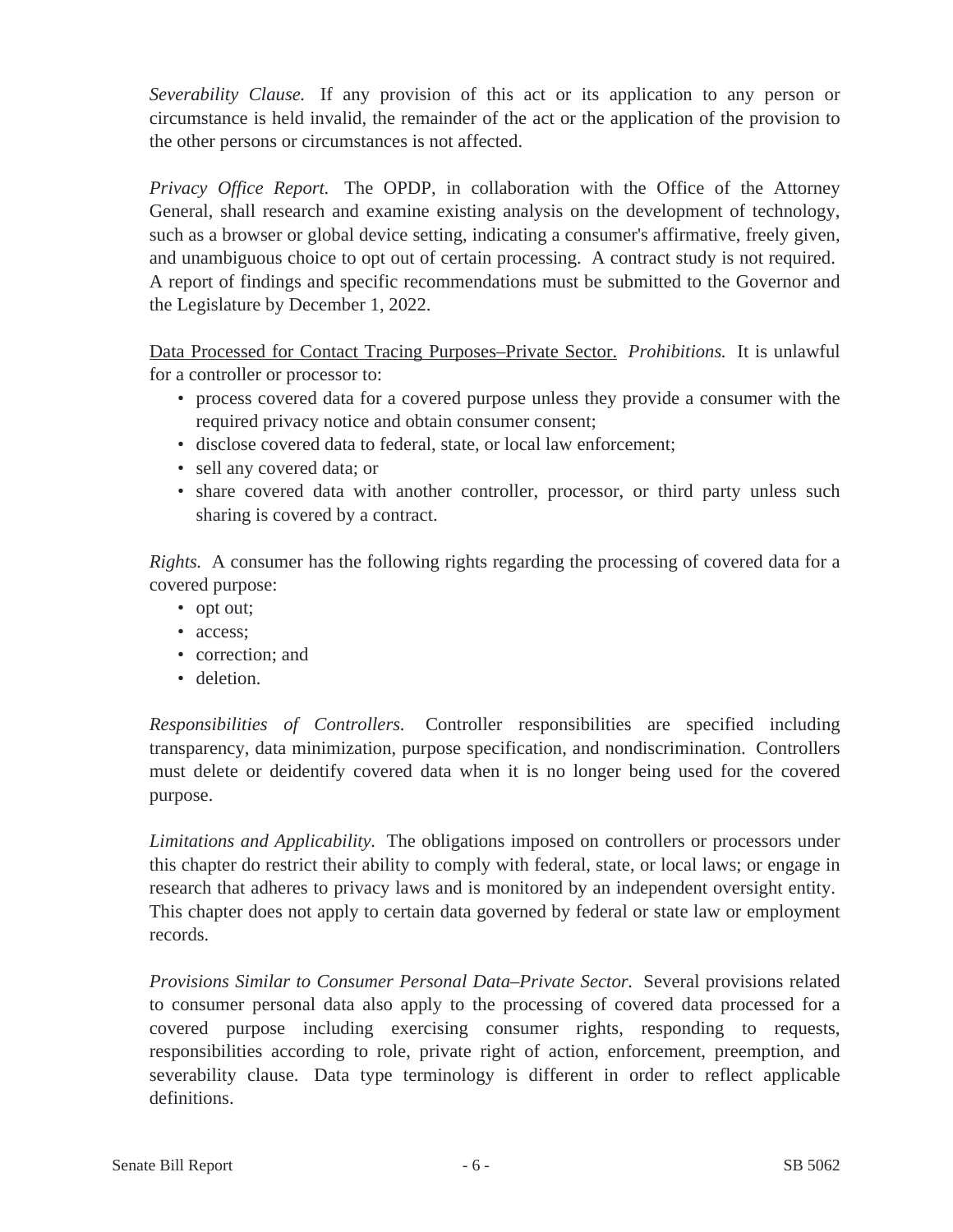*Definitions.* Covered data includes personal data and one or more of the following: specific geolocation data, proximity data, or personal health data.

Covered purpose means processing of covered data concerning a consumer for the purposes of detecting symptoms of an infectious disease, enabling the tracking of a consumer's contact with other consumers, or specific locations to identify, in an automated fashion, whom consumers have come into contact with, or digitally notifying, in an automated manner, a consumer who may have become exposed to an infectious disease, or other similar purposes directly related to a state of emergency declared by the Governor.

Data Process for Contact Tracing Purposes–Public Sector. *Prohibitions.* It is unlawful for a controller or processor to:

- process technology-assisted contact tracing (TACT) information unless they provide a consumer with the required privacy notice and obtain consumer consent;
- disclose TACT information to federal, state, or local law enforcement;
- sell any TACT information; or
- share TACT information with another controller, processor, or third party unless such sharing is covered by a contract or data-sharing agreement.

*Responsibilities of Controllers.* Controller responsibilities are specified including transparency, data minimization, purpose specification, and nondiscrimination. Controllers must delete or deidentify covered data when it is no longer being used for the covered purpose.

*Limitations and Applicability.* The obligations imposed on controllers or processors under this chapter do restrict their ability to comply with federal, state, or local laws; or engage in research that adheres to privacy laws and is monitored by an independent oversight entity.

*Enforcement.* Any individual injured by a violation of this chapter may institute a civil action to recover damages. Any controller that violates, proposes to violate, or has violated this chapter may be enjoined.

*Liability.* Where more than one controller or processor, or both a controller and a processor, involved in the same processing, is in violation of this chapter, the liability must be allocated among the parties according to principles of comparative fault.

*Definitions.* TACT means the use of a digital application or other electronic or digital platform capable of independently transmitting information and if offered to individuals for the purpose of notifying individuals who may have had contact with an infectious person through data collection and analysis as a means of controlling the spread of a communicable disease.

TACT information means any information, data, or metadata received through TACT.